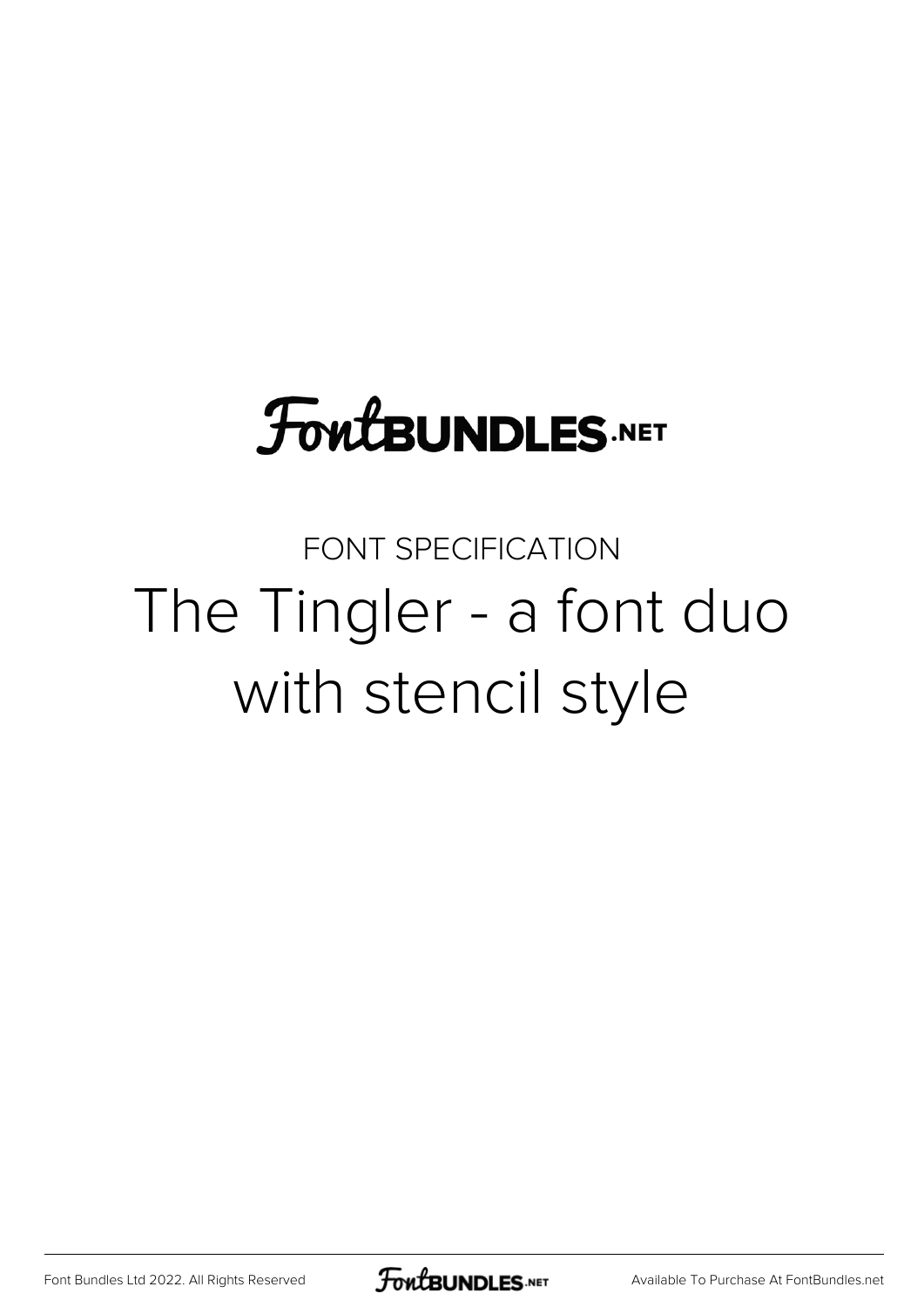#### Tingler Print - Regular

**Uppercase Characters** 

## ABCDEFGHIJKLMNOPQ PSTUVWXYZ

Lowercase Characters

## abcdefghijkl mnopq rst uv wx yz

**Numbers** 

### 0123456789

Punctuation and Symbols

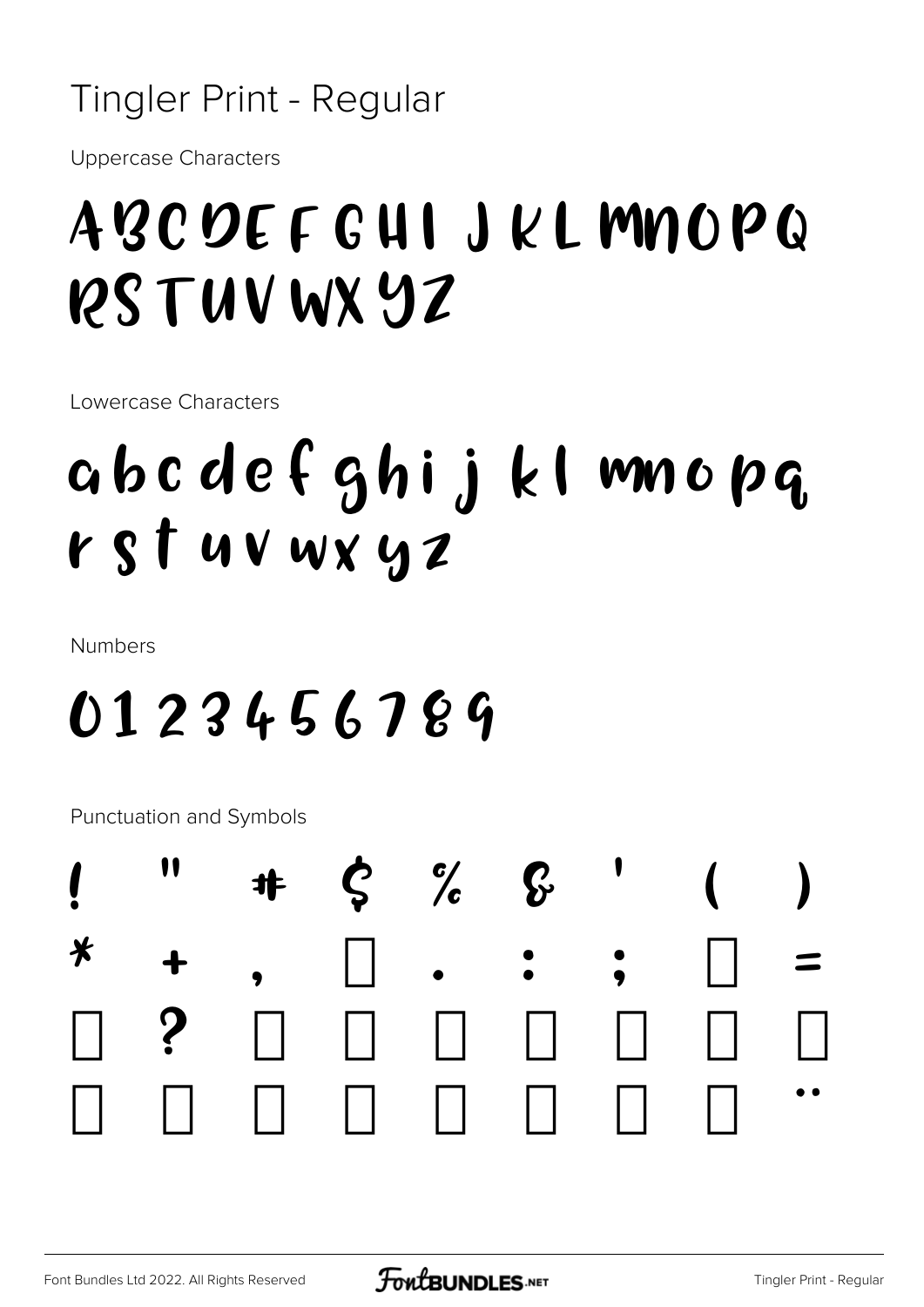

All Other Glyphs

### À Á Â Ã Ä Å Æ Ç È ÉÊËĨĨÎÏ  $\tilde{\mathbf{n}}$ Đ  $\hat{0}$   $\hat{0}$   $\hat{0}$   $\hat{0}$   $\times$   $\hat{0}$   $\hat{0}$  $\tilde{0}$  $\tilde{\bm{u}}$ ÜÝŤ Bàáâã  $\hat{\bm{U}}$  $\hat{G}$  ce  $\hat{G}$   $\hat{G}$   $\hat{G}$   $\hat{G}$  $\ddot{\mathbf{C}}$  $\ddot{\mathbf{e}}$  $\tilde{I}$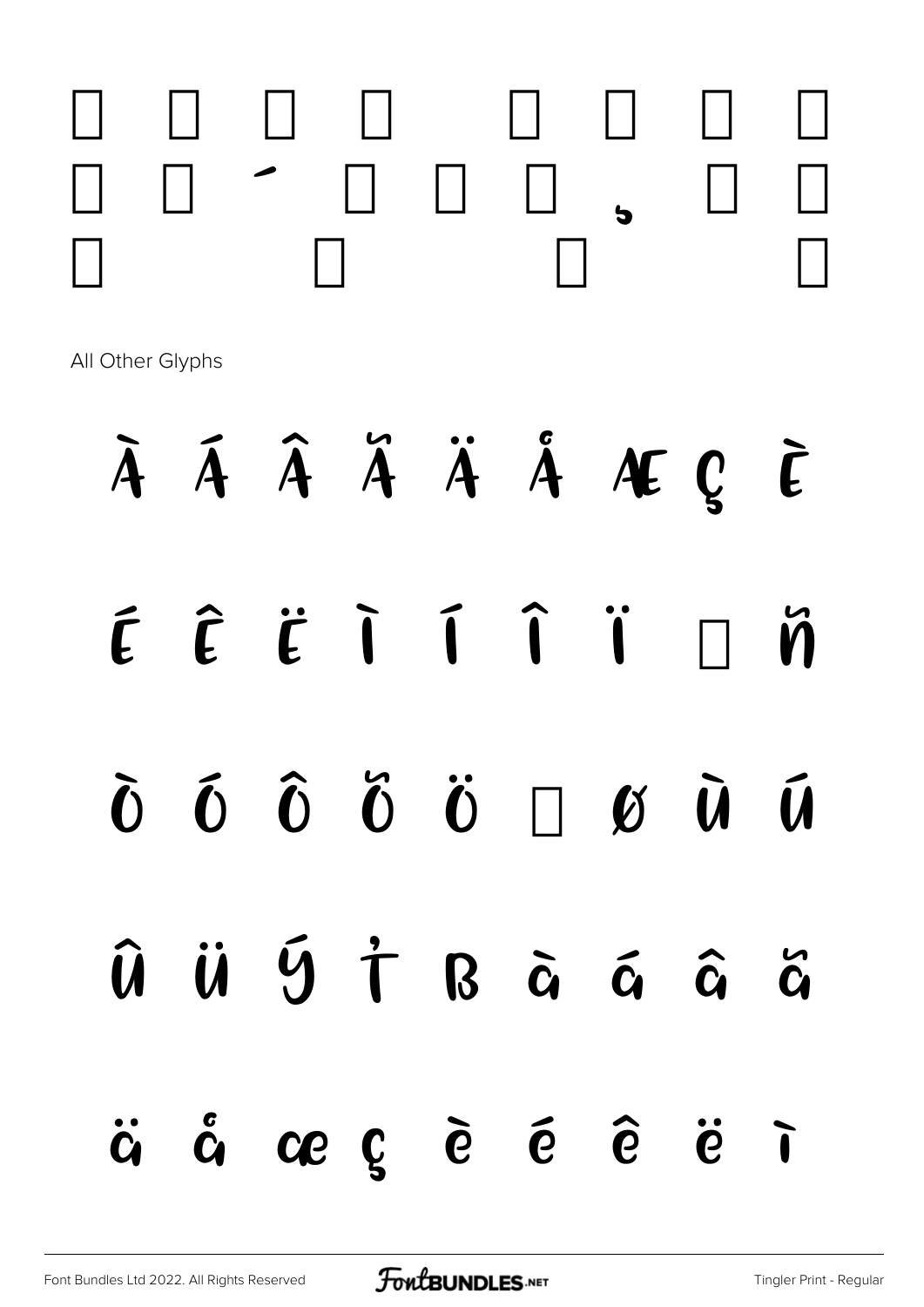# í î ï ð ñ ò ó ô õ  $\ddot{\bm{c}}$   $\div$  ø  $\ddot{\bm{u}}$  as  $\ddot{\bm{u}}$  as  $\ddot{\bm{v}}$  as  $\ddot{\bm{v}}$

ÿ

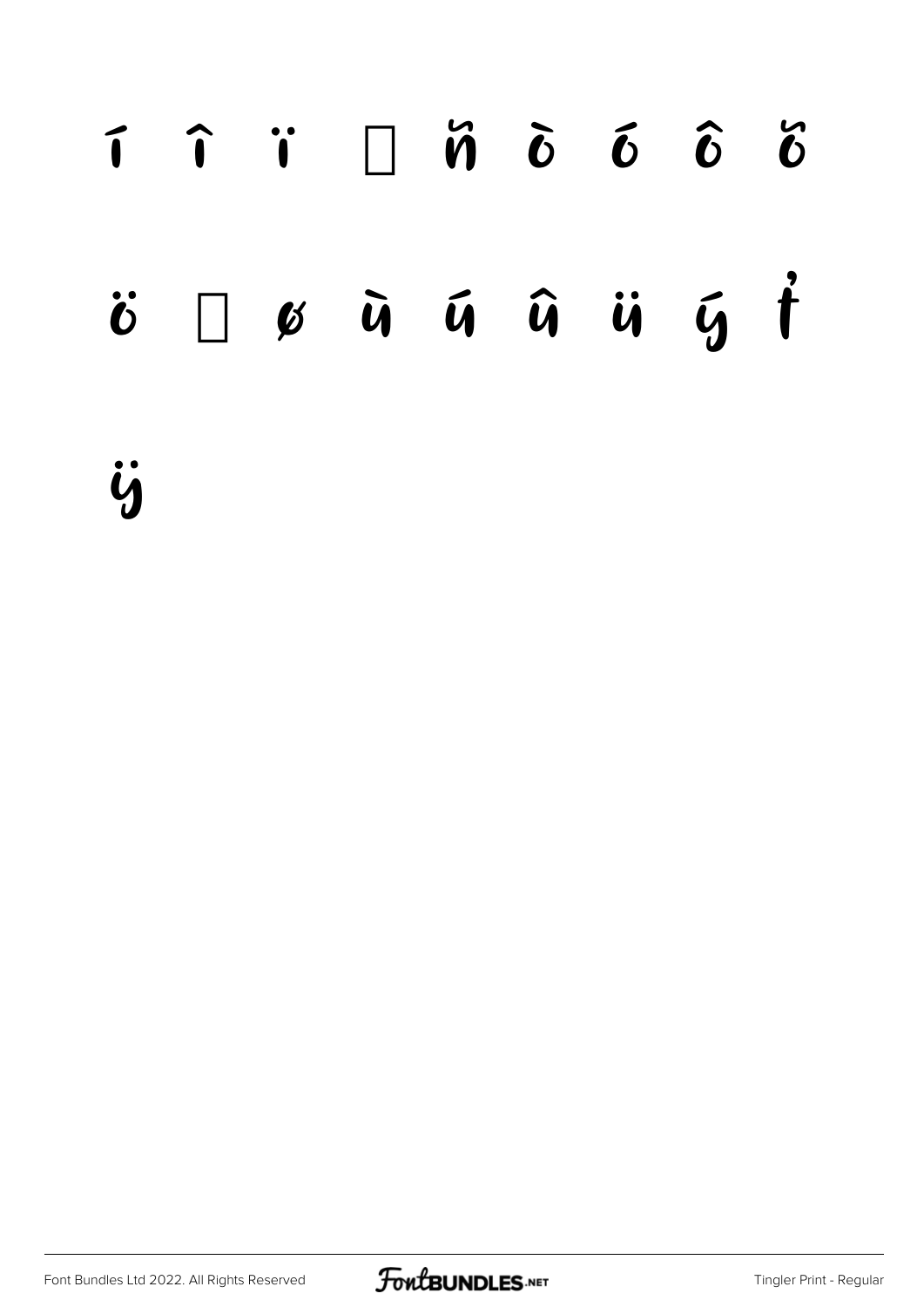### Tingler Script - Regular

**Uppercase Characters** 

## ABCDEJGHI JKLMNOPQ R& TUN WXYZ

Lowercase Characters

## abcdefghij kl mnopg USt ur wx yz

**Numbers** 

## 0123456789

Punctuation and Symbols

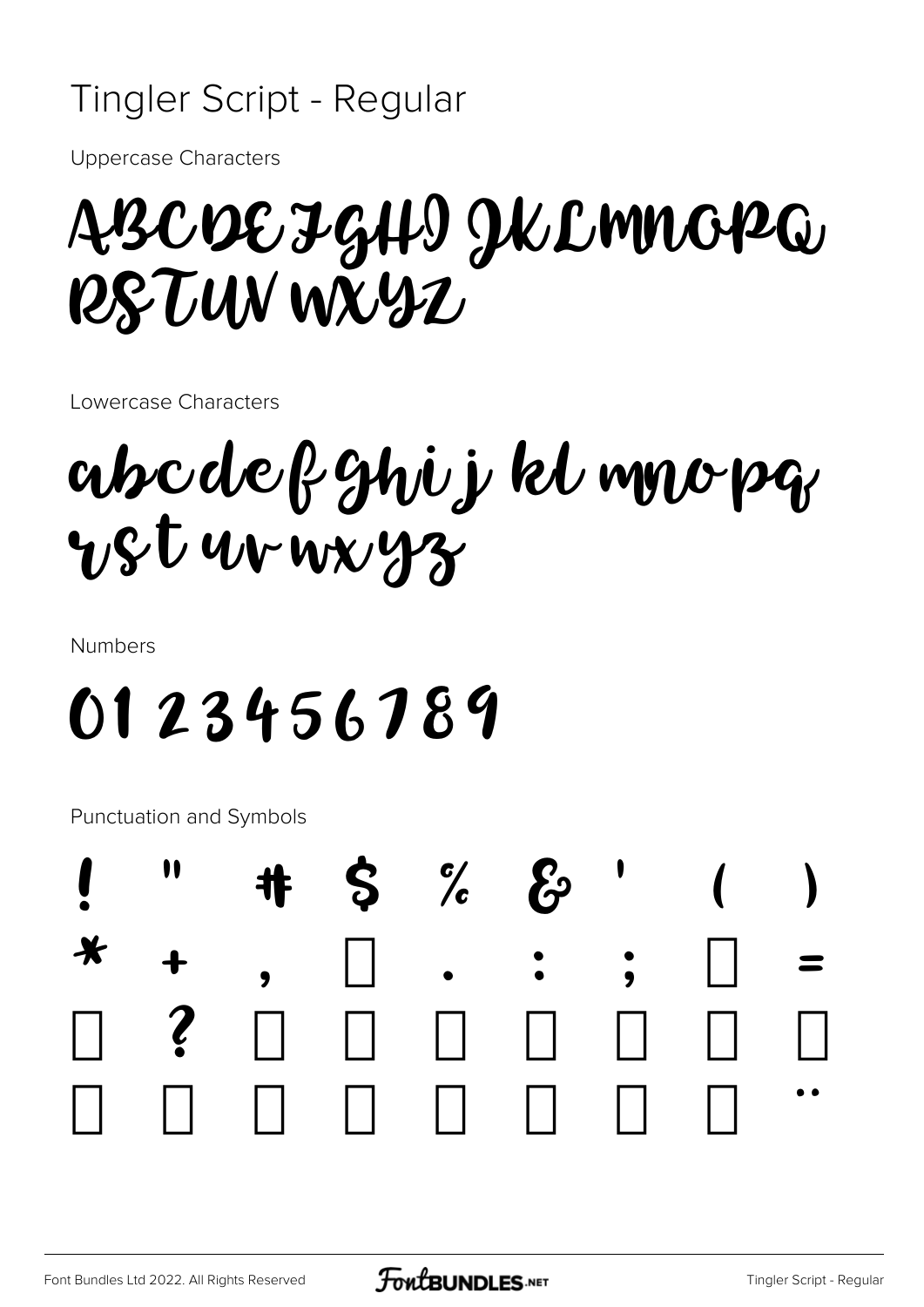

All Other Glyphs

À Á Â Ã Ä Á Æ Ç Č  $\tilde{\epsilon}$   $\tilde{\epsilon}$   $\tilde{\epsilon}$   $\tilde{0}$  $\begin{matrix} 0 & 0 \end{matrix}$  $\ddot{0}$  $\ddot{\mathbf{n}}$ Đ  $\mathfrak{F}\times\ddot{\mathfrak{G}}\quad \mathfrak{F}\times\ddot{\mathfrak{G}}\quad \mathfrak{H}\quad \mathfrak{H}$  $\bm{\hat{U}}$  $\tilde{u}$  $\hat{u}$ ,  $\ddot{u}$ ,  $\ddot{u}$   $\dot{\tau}$   $_8$   $\ddot{\alpha}$ ,  $\ddot{\alpha}$ ,  $\ddot{\alpha}$  $\ddot{\bm{\alpha}}$ ä å æç è é ê  $\ddot{\mathbf{c}}$  $\tilde{\bm{U}}$